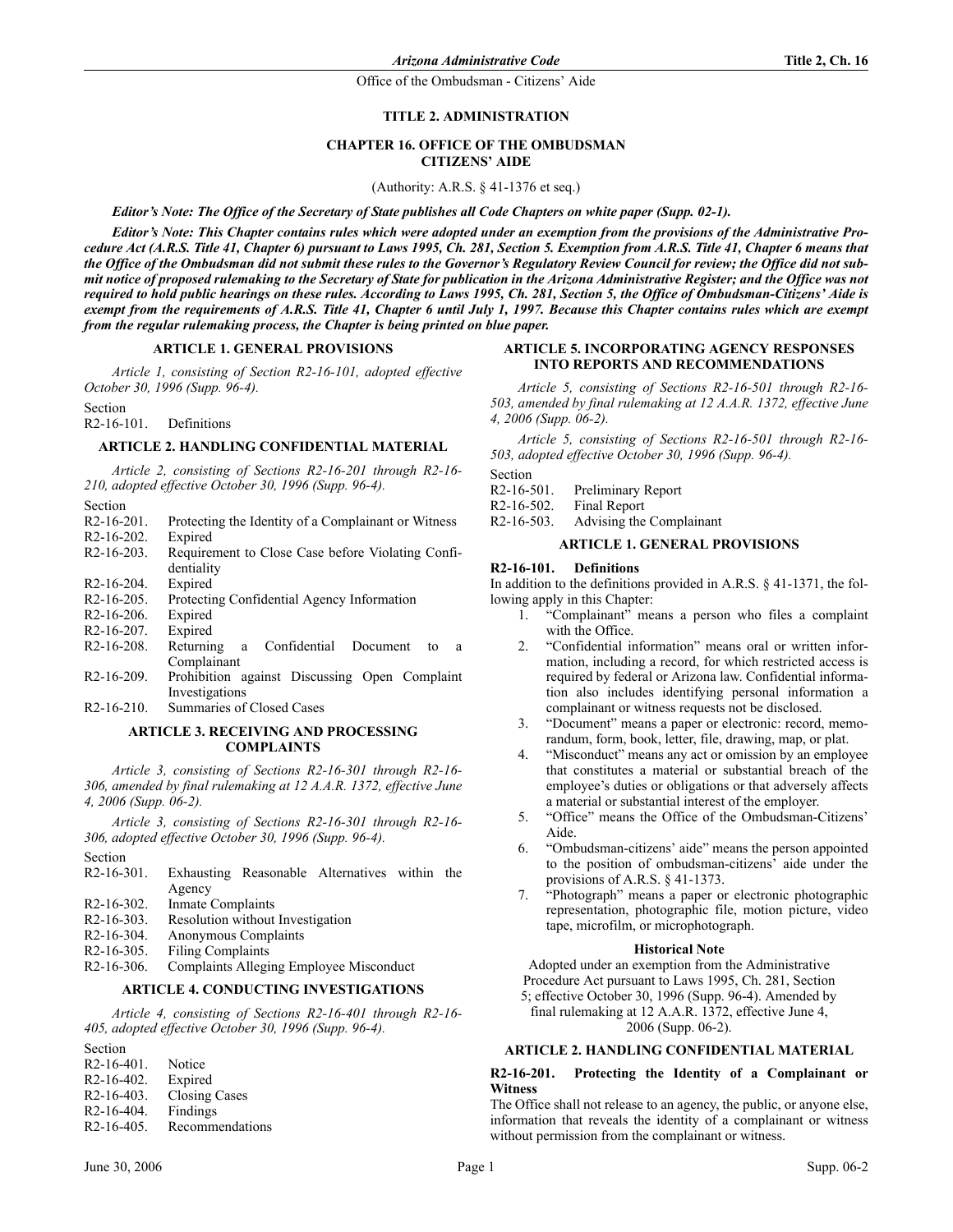## **Historical Note**

Adopted under an exemption from the Administrative Procedure Act pursuant to Laws 1995, Ch. 281, Section 5; effective October 30, 1996 (Supp. 96-4). Amended by final rulemaking at 12 A.A.R. 1372, effective June 4, 2006 (Supp. 06-2).

#### **R2-16-202. Expired**

## **Historical Note**

Adopted under an exemption from the Administrative Procedure Act pursuant to Laws 1995, Ch. 281, Section 5; effective October 30, 1996 (Supp. 96-4). Section expired under A.R.S. § 41-1056(E) at 8 A.A.R. 1834, effective February 28, 2002 (Supp. 02-1).

## **R2-16-203. Requirement to Close Case before Violating Confidentiality**

The Office shall stop an investigation and close a case if it cannot proceed further without releasing identifying information about a complainant who requested confidentiality. Before stopping the investigation and closing the case for this reason, the Office shall ask the complainant for permission to release identifying information.

#### **Historical Note**

Adopted under an exemption from the Administrative Procedure Act pursuant to Laws 1995, Ch. 281, Section 5; effective October 30, 1996 (Supp. 96-4). Amended by final rulemaking at 12 A.A.R. 1372, effective June 4, 2006 (Supp. 06-2).

## **R2-16-204. Expired**

## **Historical Note**

Adopted under an exemption from the Administrative Procedure Act pursuant to Laws 1995, Ch. 281, Section 5; effective October 30, 1996 (Supp. 96-4). Section expired under A.R.S. § 41-1056(E) at 8 A.A.R. 1834, effective February 28, 2002 (Supp. 02-1).

## **R2-16-205. Protecting Confidential Agency Information**

The Office shall give confidential information received from an agency the same degree of protection as provided by the agency. The Office shall not release confidential agency information to the complainant, or any other person, without the agency's prior authorization, unless ordered by a court or other lawful authority.

## **Historical Note**

Adopted under an exemption from the Administrative Procedure Act pursuant to Laws 1995, Ch. 281, Section 5; effective October 30, 1996 (Supp. 96-4). Amended by final rulemaking at 12 A.A.R. 1372, effective June 4, 2006 (Supp. 06-2).

#### **R2-16-206. Expired**

## **Historical Note**

Adopted under an exemption from the Administrative Procedure Act pursuant to Laws 1995, Ch. 281, Section 5; effective October 30, 1996 (Supp. 96-4). Section expired under A.R.S. § 41-1056(E) at 8 A.A.R. 1834, effective February 28, 2002 (Supp. 02-1).

# **R2-16-207. Expired**

## **Historical Note**

Adopted under an exemption from the Administrative Procedure Act pursuant to Laws 1995, Ch. 281, Section 5; effective October 30, 1996 (Supp. 96-4). Section expired under A.R.S. § 41-1056(E) at 8 A.A.R. 1834, effective February 28, 2002 (Supp. 02-1).

#### **R2-16-208. Returning a Confidential Document to a Complainant**

When requested, the Office shall return a confidential document received from a complainant to the complainant. The Office shall not release a confidential document to anyone other than the complainant unless the complainant provides written authorization for release of the document to a third party or the Office determines that the document was not lawfully in the possession of the complainant.

## **Historical Note**

Adopted effective October 30, 1996 (Supp. 96-4). Amended by final rulemaking at 12 A.A.R. 1372, effective June 4, 2006 (Supp. 06-2).

#### **R2-16-209. Prohibition against Discussing Open Complaint Investigations**

The Office shall not discuss an open complaint investigation with the general public or the media.

## **Historical Note**

Adopted under an exemption from the Administrative Procedure Act pursuant to Laws 1995, Ch. 281, Section 5; effective October 30, 1996 (Supp. 96-4). Amended by final rulemaking at 12 A.A.R. 1372, effective June 4, 2006 (Supp. 06-2).

# **R2-16-210. Summaries of Closed Cases**

The Office shall make available to the public a summary of a closed case if the Office determines that the summary will assist in the management of a state government program, respond to an inquiry about the performance of a state program, or inform the public about the activity and performance of the Office. The Office shall ensure that the summary does not disclose identifying information about a complainant or witness whose identity is protected, confidential investigator notes, or confidential information received from an agency.

## **Historical Note**

Adopted under an exemption from the Administrative Procedure Act pursuant to Laws 1995, Ch. 281, Section 5; effective October 30, 1996 (Supp. 96-4). Amended by final rulemaking at 12 A.A.R. 1372, effective June 4, 2006 (Supp. 06-2).

## **ARTICLE 3. RECEIVING AND PROCESSING COMPLAINTS**

## **R2-16-301. Exhausting Reasonable Alternatives within the Agency**

- **A.** The Office shall make inquiry of the complainant and the agency to determine whether a complainant has exhausted all reasonable alternatives to resolve a complaint within an agency before initiating an investigation.
- **B.** If the complainant has not made a reasonable effort to resolve the complaint within the agency, the Office shall refer the complainant to the appropriate person or office within the agency and provide the complainant information about available steps to resolve the complaint.
- **C.** The Office shall defer action in a matter that is being litigated in the courts or is the subject of a current formal administrative procedure unless the ombudsman-citizens' aide determines that immediate action is necessary to protect the public health, safety, or welfare.

## **Historical Note**

Adopted under an exemption from the Administrative Procedure Act pursuant to Laws 1995, Ch. 281, Section 5; effective October 30, 1996 (Supp. 96-4). Amended by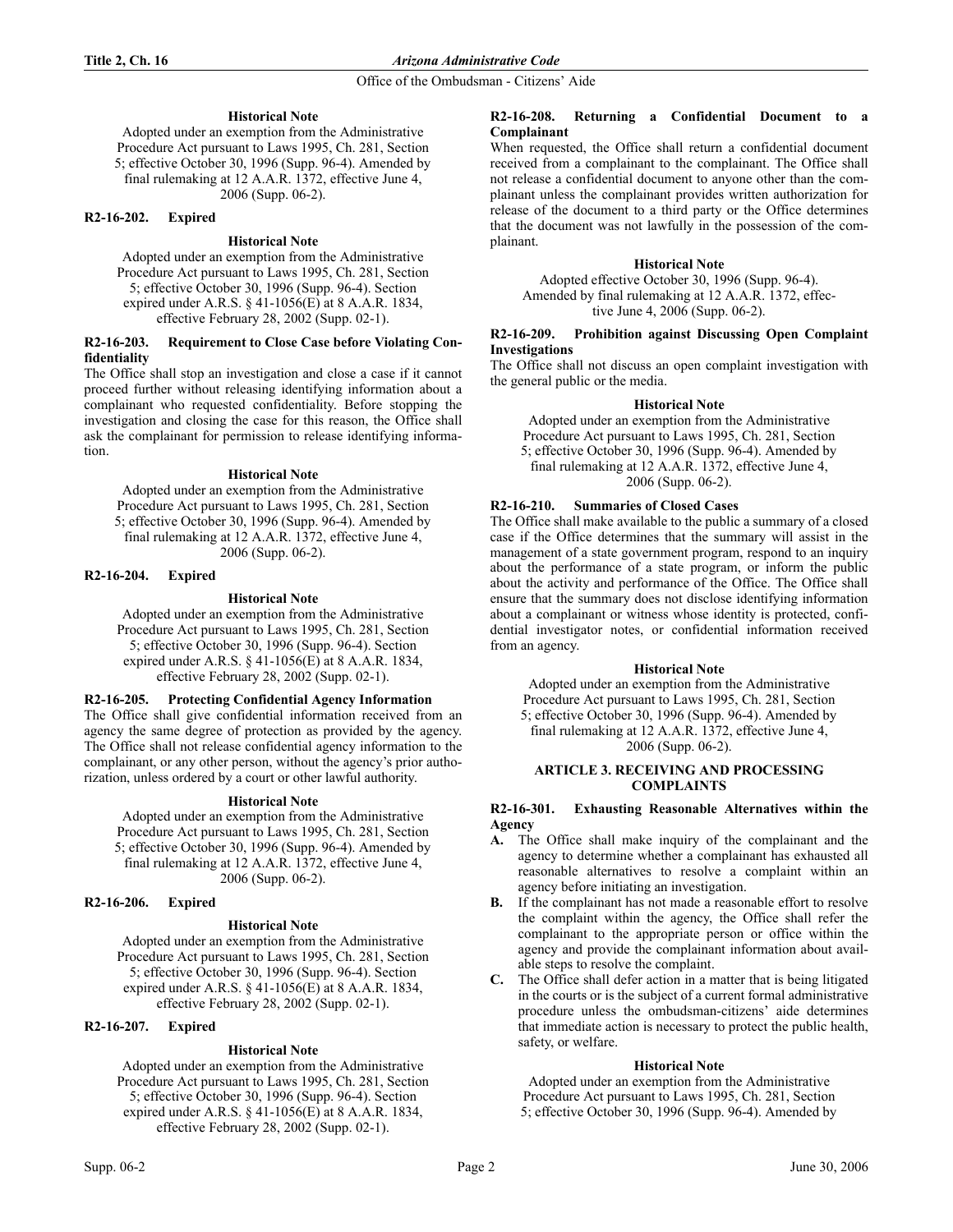final rulemaking at 12 A.A.R. 1372, effective June 4, 2006 (Supp. 06-2).

## **R2-16-302. Inmate Complaints**

In accordance with A.R.S. § 41-1377, the Office shall refuse to investigate a complaint filed by a person in the custody of the Department of Corrections, filed by another person on behalf of an inmate, or concerning a rule or substantive policy statement about inmates.

## **Historical Note**

Adopted under an exemption from the Administrative Procedure Act pursuant to Laws 1995, Ch. 281, Section 5; effective October 30, 1996 (Supp. 96-4). Amended by final rulemaking at 12 A.A.R. 1372, effective June 4, 2006 (Supp. 06-2).

# **R2-16-303. Resolution without Investigation**

If a complaint can be resolved quickly by mutual agreement, the Office shall attempt to resolve the complaint informally, without resorting to an investigation.

## **Historical Note**

Adopted under an exemption from the Administrative Procedure Act pursuant to Laws 1995, Ch. 281, Section 5; effective October 30, 1996 (Supp. 96-4). Amended by final rulemaking at 12 A.A.R. 1372, effective June 4, 2006 (Supp. 06-2).

## **R2-16-304. Anonymous Complaints**

The Office shall not investigate an anonymous complaint. If the Office receives facts from an anonymous source that are compelling and can be reasonably independently verified, the Office may investigate the matter if it is within the scope of A.R.S. § 41-1377.

## **Historical Note**

Adopted under an exemption from the Administrative Procedure Act pursuant to Laws 1995, Ch. 281, Section 5; effective October 30, 1996 (Supp. 96-4). Amended by final rulemaking at 12 A.A.R. 1372, effective June 4, 2006 (Supp. 06-2).

## **R2-16-305. Filing Complaints**

- **A.** A complaint against an agency shall be filed with the Office in person or by the U.S. Postal Service, telephone, electronic facsimile, or electronic mail.
- **B.** A complaint that alleges misconduct by a state employee shall be in writing, signed by the complainant, and filed with the Office in person or by the U. S. Postal Service or electronic facsimile.

## **Historical Note**

Adopted under an exemption from the Administrative Procedure Act pursuant to Laws 1995, Ch. 281, Section

5; effective October 30, 1996 (Supp. 96-4). Amended by final rulemaking at 12 A.A.R. 1372, effective June 4, 2006 (Supp. 06-2).

## **R2-16-306. Complaints Alleging Employee Misconduct**

- **A.** Before investigating an allegation of misconduct by a state employee, the Office shall provide written notice of the pending investigation to the employee and the chief executive officer of the employee's agency.
- **B.** If an investigation of an allegation of misconduct by a state employee results in a preliminary report that contains an adverse opinion or recommendation, the Office shall consult with the employee about the preliminary report before submitting the preliminary report to the agency and shall include the employee's written response, if any, with the preliminary report that is forwarded to the agency.
- 1. This consultation with the employee shall be confidential and shall not be publicly disclosed.
- 2. The employee shall have 15 working days to respond to the preliminary report, unless the ombudsman - citizens' aide believes a 15-day delay will cause significant harm.
- 3. An employee may request an extension of time in which to respond to the preliminary report for a compelling reason. The Office shall grant the request unless the ombudsman-citizens' aide believes an extension will cause significant harm.
- **C.** If an investigation of an allegation of misconduct by a state employee results in a final report that contains an adverse opinion or recommendation, the Office shall consult with the employee about the final report before submitting the final report to the agency and shall include the employee's written response, if any, with the final report that is forwarded to the agency.
	- 1. The employee shall have 15 working days to respond to the final report, unless the ombudsman - citizens' aide believes a 15-day delay will cause significant harm.
	- 2. An employee may request an extension of time in which to respond to the final report for a compelling reason. The Office shall grant the request unless the ombudsman-citizens' aide believes an extension will cause significant harm.

## **Historical Note**

Adopted under an exemption from the Administrative Procedure Act pursuant to Laws 1995, Ch. 281, Section 5; effective October 30, 1996 (Supp. 96-4). Amended by final rulemaking at 12 A.A.R. 1372, effective June 4, 2006 (Supp. 06-2).

## **ARTICLE 4. CONDUCTING INVESTIGATIONS**

## **R2-16-401. Notice**

When it will not compromise the effectiveness of an investigation. the Office shall exercise the right of access under A.R.S. § 41-1378 by giving the agency at least 10 days notice before conducting interviews, examining necessary records, or requiring the production of information. An agency may request an extension to this period for a compelling reason. The ombudsman-citizens' aide shall grant a request for extension unless the ombudsman-citizens' aide believes a delay will cause significant harm or damage.

## **Historical Note**

Adopted under an exemption from the Administrative Procedure Act pursuant to Laws 1995, Ch. 281, Section 5; effective October 30, 1996 (Supp. 96-4). Amended by final rulemaking at 12 A.A.R. 1372, effective June 4, 2006 (Supp. 06-2).

# **R2-16-402. Expired**

## **Historical Note**

Adopted under an exemption from the Administrative Procedure Act pursuant to Laws 1995, Ch. 281, Section 5; effective October 30, 1996 (Supp. 96-4). Section expired under A.R.S. § 41-1056(E) at 8 A.A.R. 1834, effective February 28, 2002 (Supp. 02-1).

# **R2-16-403. Closing Cases**

The Office may close a case for any of the following reasons:

- 1. *Discontinued*. The ombudsman-citizens' aide determines that an investigation should be terminated before the investigation is completed because:
	- a. Disclosure of the complainant's identity is necessary to enable full investigation and the complainant refuses to allow the disclosure;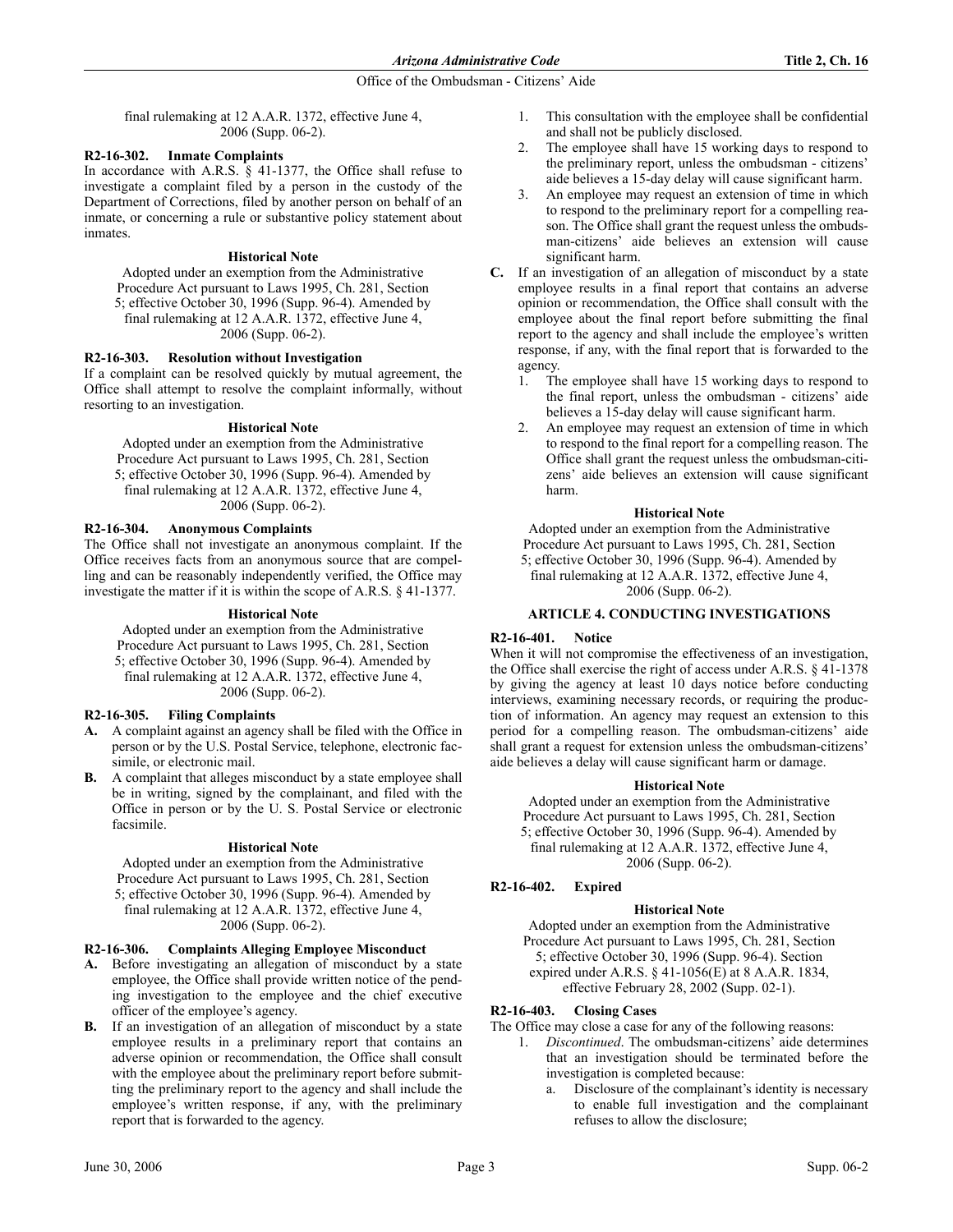- b. Information or a record is requested from the complainant and the complainant fails to produce the information or record within the time specified by the Office;
- c. The complainant withdraws the complaint;
- d. The complaint relates to a matter that has become the subject of an administrative or judicial proceeding;
- e. The Office forwards the complaint to an appropriate prosecutor because it involves possible criminal activity; or
- f. The ombudsman-citizens' aide determines there is other good cause not to proceed with an investigation;
- 2. *Closed not substantiated*. Following an investigation, the ombudsman-citizens' aide makes a finding that the allegations in the complaint are not substantiated;
- 3. *Closed complaint resolved (before preliminary report)*. Following an investigation, the ombudsman-citizens' aide determines that the complaint has merit, either wholly or in part, and, before a preliminary report is issued, the agency agrees to provide a remedy that is acceptable to the agency and the ombudsman-citizens' aide;
- 4. *Closed complaint resolved (after preliminary report).* Following an investigation, the ombudsman - citizens' aide determines that the complaint has merit, either wholly or in part, and, after a preliminary report is issued, the agency agrees to provide a remedy that is acceptable to the ombudsman-citizens' aide;
- 5. *Closed complaint unresolved*. Following an investigation, the ombudsman - citizens' aide determines that the complaint has merit, either wholly or in part, and the agency does not accept the recommendations of the ombudsman - citizens' aide; or
- 6. *Other*. Any other reason the Office determines requires that a complaint be closed.

# **Historical Note**

Adopted under an exemption from the Administrative Procedure Act pursuant to Laws 1995, Ch. 281, Section 5; effective October 30, 1996 (Supp. 96-4). Amended by

final rulemaking at 12 A.A.R. 1372, effective June 4, 2006 (Supp. 06-2).

# **R2-16-404. Findings**

The Office shall make one of the following findings in an investigative report:

- 1. *Substantiated.* The investigation establishes that the administrative act did occur and the complainant's criticism of the administrative act is valid.
- 2. *Partially substantiated.*
	- In a complaint having multiple allegations, the investigation establishes that at least one allegation is substantiated and at least one allegation is not substantiated or indeterminate; or
	- b. The investigation establishes there is shared fault between the complainant and agency.
- 3. *Not substantiated*. The investigation establishes that:
	- a. The administrative act did not occur; or
	- b. The administrative act occurred, but the complainant's criticism of the administrative act is not valid.
- 4. *Indeterminate*. The investigation does not provide sufficient evidence for the Office to determine conclusively:
	- a. Whether the administrative act occurred; or
	- b. If the administrative act occurred, whether the complainant's criticism of the administrative act is valid.

## **Historical Note**

Adopted under an exemption from the Administrative Procedure Act pursuant to Laws 1995, Ch. 281, Section 5; effective October 30, 1996 (Supp. 96-4). Amended by

final rulemaking at 12 A.A.R. 1372, effective June 4, 2006 (Supp. 06-2).

# **R2-16-405. Recommendations**

- **A.** In accordance with A.R.S. §§ 41-1376 and 41-1379, the Office shall recommend a resolution to a complaint when a completed investigation results in a finding of "substantiated" or "partially substantiated."
- **B.** The Office shall not recommend that a specific employee disciplinary action be imposed.

## **Historical Note**

Adopted under an exemption from the Administrative Procedure Act pursuant to Laws 1995, Ch. 281, Section 5; effective October 30, 1996 (Supp. 96-4). Amended by final rulemaking at 12 A.A.R. 1372, effective June 4, 2006 (Supp. 06-2).

## **ARTICLE 5. INCORPORATING AGENCY RESPONSES INTO REPORTS AND RECOMMENDATIONS**

## **R2-16-501. Preliminary Report**

- **A.** Before issuing an opinion or recommendation, the Office shall consult with the agency and send a confidential preliminary report to the agency.
- **B.** In accordance with A.R.S. § 41-1379, the Office or agency may share a preliminary report with other state officials only if it is necessary to resolve the complaint, but shall not publicly disclose the contents of the preliminary report.
- **C.** An agency may seek modification of an opinion or recommendation presented in the preliminary report by including a request for modification in a written response submitted within 15 working days of receiving the preliminary report.
- **D.** An agency may request, for a compelling reason, an extension to the time in which to respond. The Office shall grant an agency's request for extension, unless the ombudsman-citizens' aide believes an extension will cause significant harm or damage.
- **E.** The Office shall consider an agency's request for modification of an opinion or recommendation before it prepares the final report and shall notify the agency of the acceptance or rejection of the request within 15 working days of receiving the request.
- **F.** If an agency does not request modification, the preliminary report becomes the final report 15 working days after the agency receives the preliminary report.

## **Historical Note**

Adopted under an exemption from the Administrative Procedure Act pursuant to Laws 1995, Ch. 281, Section 5; effective October 30, 1996 (Supp. 96-4). Amended by final rulemaking at 12 A.A.R. 1372, effective June 4, 2006 (Supp. 06-2).

# **R2-16-502. Final Report**

- **A.** After the Office receives an agency's response, if any, to a preliminary report and makes accepted modifications to the preliminary report, or if no timely response is filed, the Office shall send the final report to the chief executive officer of the agency.
- **B.** If the Office requests that an agency respond to a final report, the agency shall respond to the Office, in writing, within 20 working days after receiving the final report. The agency shall include in the response the agency's decision to accept or reject a recommendation. If the agency accepts a recommen-